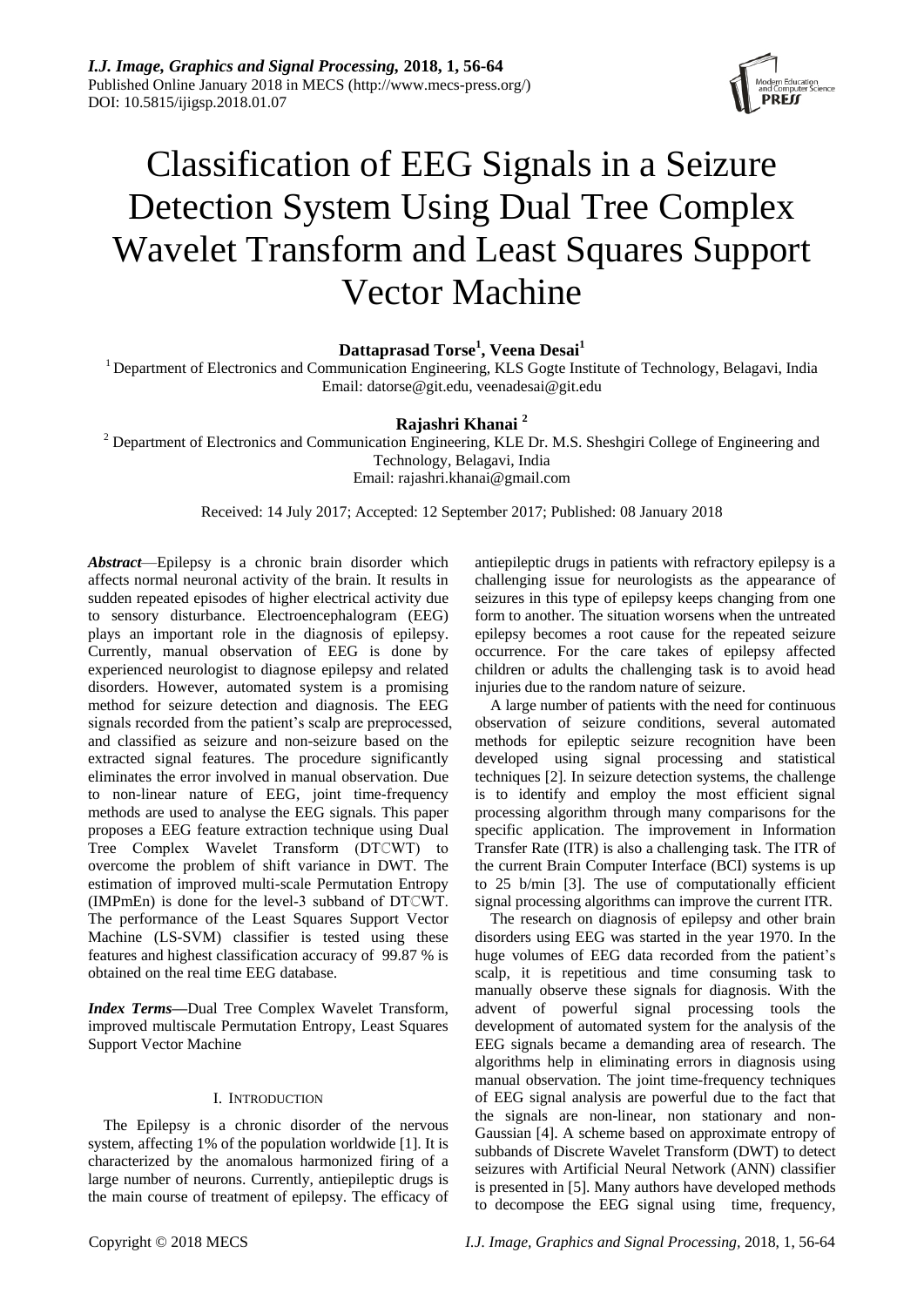forms joint time-frequency and nonlinear techniques and classified the seizure and non-seizure signals using machine learning techniques. This includes Short Time Fourier Transform [6], wavelet transform [7], Empirical Mode Decomposition [8], wavelet entropy features with time delay neural networks and probabilistic neural networks [9]. When compared the performance of all the joint-time frequency based techniques, the WT is found to be the most suitable as it derive useful information from the non-stationary EEG signal. These WT techniques are mostly based on either DWT or Wavelet Packet Decomposition (WPD) [10]. However, a careful study of the fundamental difference between these two transforms is to be done define applicability in signal decomposition. The first problem is associated with the oscillations of the wavelet coefficients to the right and left of singularities as wavelets are band-pass functions. The shift variance is the second issue in which the wavelet-domain processing is complicated due to shifted singularities. The substantial aliasing due to wide spacing of the wavelet coefficients and lack of dimensionality further complicated the processing of multichannel signals. In these problems

complex wavelets can provide potentially significance performance improvement over DWT .

In this paper, a method is presented based on entropy feature extraction of sub bands obtained from Dual Tree Complex Wavelet Transform (DTCWT) [11] and classification of the features using Least Squares Support Vector Machine (LS-SVM) [12]. The improved multiscale permutation entropy parameters of  $2<sup>nd</sup>$  and  $3<sup>rd</sup>$  level sub bands of DTCWT are computed for seizure and normal EEG data described in the section II. The feature vector is used to train and test classification performance of LS-SVM with three different kernels function parameters namely linear, polynomial, and RBF. Fig. 1 shows the block diagram of the system. The system proposed works in the framework of BCI with primary task of recording EEG signals using 10-20 international standard system. The offline processing builds a decision support system to test the online recorded signals. The primary block are feature extraction and classification of EEG signals into seizure and normal signals. The database of features build after performing experiments on training signals helps in recognising seizure condition from test EEG signals.



Fig. 1 Block diagram of the proposed method

The remaining content is organized as follows: the section II presents data set used for classification, the DTCWT technique and entropy feature. Section III discusses classification techniques. The implementation and results are presented in section IV. The section V concludes the work.

### II. DATASET AND ANALYSIS TECHNIQUE

The seizure detection system requires two sets of data. One for training and second to test the system. The following section presents the use of real time EEG data from a total of twenty five epileptic patients. The data set includes EEG data from fifteen male and ten female patients. Another data set was collected from twenty five normal subjects. The subjects belonged to the age group of 12 to 24 years (mean age  $\pm$  standard deviation: 18.15  $\pm$ 1.02 years). The neurologist and subjects had given written consent to participate in the experimentation.

#### *A. Dataset*

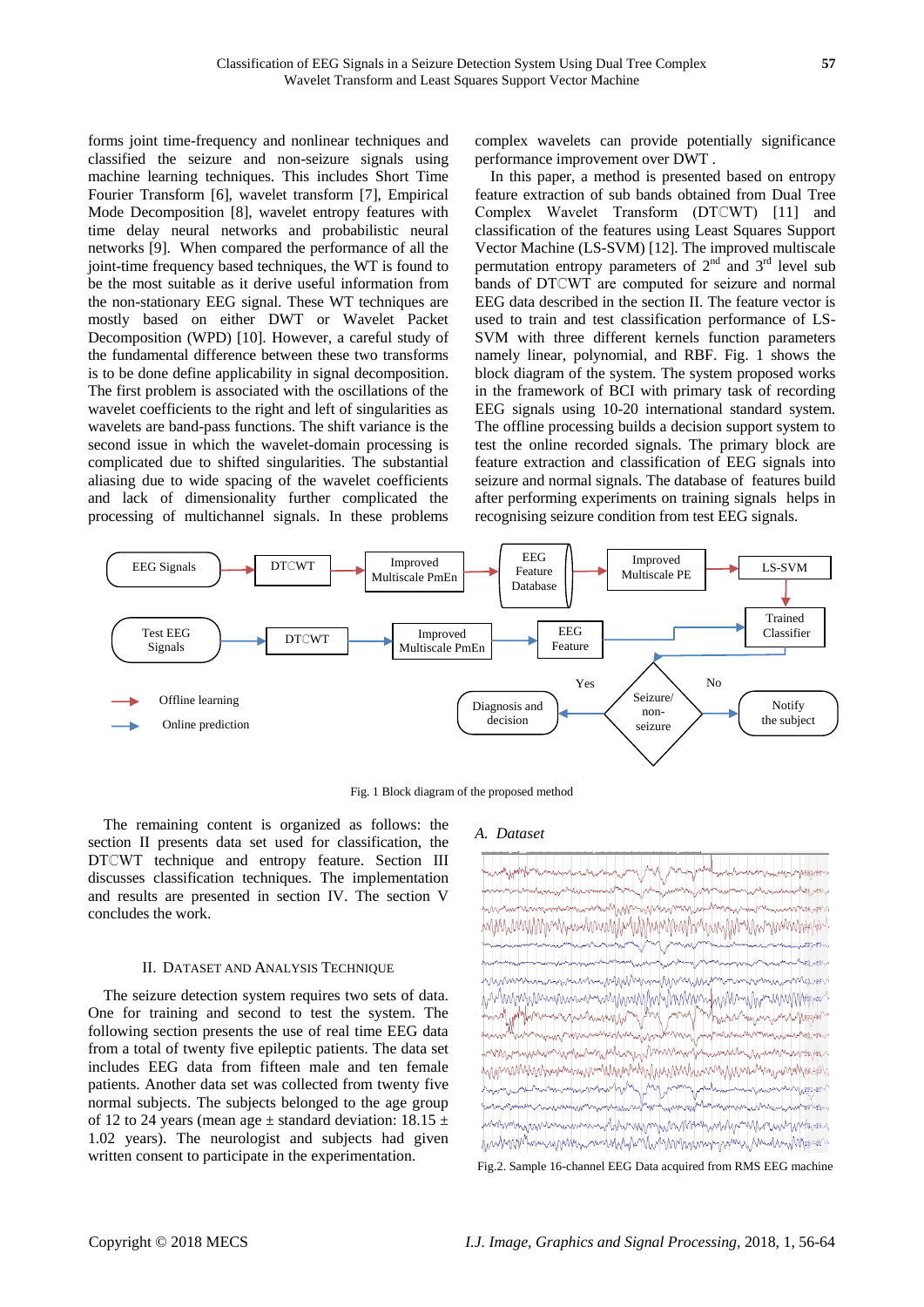The recorded EEG signal from 16 electrodes is shown in Fig. 2. The acquisition is done using RMS (Recorders and Medicare Systems) EEG-32 machine [13]. The analysis of the single channel recorded signal is done for the maximum signal recording length of 23 seconds. The recordings are pre-processed to filter noise due to eye movement using adaptive filter [14]. The electrodes were placed on scalp of subjects as per the international 10–20 standard. The duration of EEG considered for the experiment is of 4 minute with sampling rate of 250/s.

Fig. 3 shows typical 2000 samples epileptic and normal EEG signals from a single channel. The signals are divided into three epochs of 500, 1000, 2000 data samples to find the computational complexity of DTℂWT. The classifier has been separately tested for the varied signal length to assess the computational complexity in hardware implementation of the system.



Fig.3. Sample EEG Data (a) epileptic (b) normal.

#### *B. Dual Tree Complex Wavelet Transform (DTℂWT)*

The DWT is a technique that represents a nonlinear EEG signal using multiscale properties. The conventional DWT has a disadvantages of wavelet oscillations, shift variance and aliasing effects. In DWT a signal *x* is represented by the *n* sampling points and *h* represents high-pass and *l* represent low-pass filters, *H* and *L* denote the DWT coefficients of these two sub bands (high-pass and low-pass). Then define: [15]

$$
H(n) = \sum_{m} h(2n - m)s(m)
$$
 (1)

$$
L(n) = \sum_{m} l(2n-m)s(m)
$$
 (2)

Fig. 4 shows the approximate (A1-A5) and detailed (D1-D5) coefficients from a normal EEG signal using DWT. The Five levels of similar coefficients for high and low pass filters for seizure EEG signals are shown in Fig. 5. The smoothing feature of the Daubechies wavelet of order 2 made it more suitable to detect changes of the EEG signals. Therefore, in this work the wavelet coefficients were computed using the Daubechies wavelet of order 2.



Fig.4. Approximate and detailed coefficients from DWT of Normal Signal.



Fig. 5 Approximate and detailed coefficients from DWT of Seizure Signal.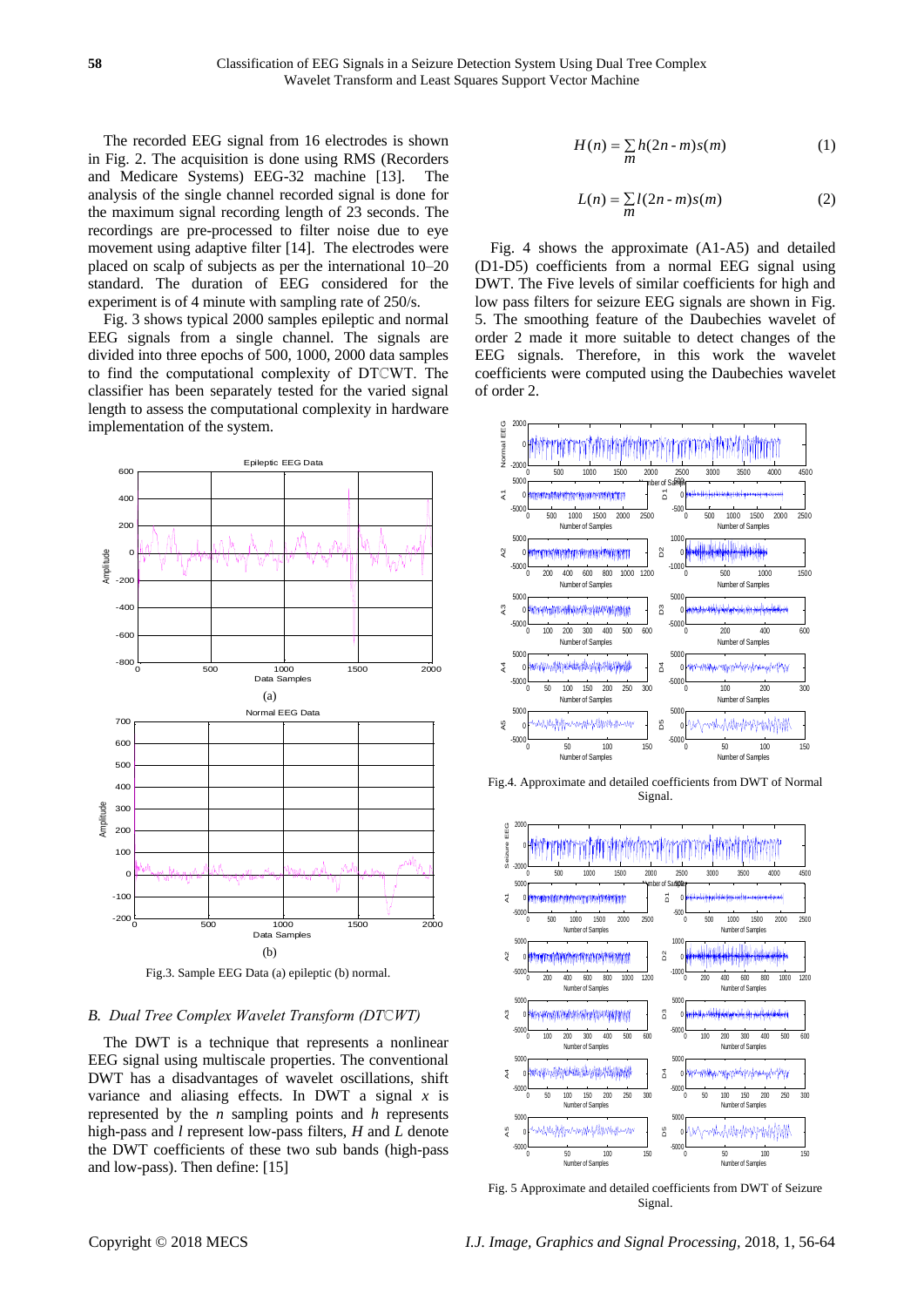To improve advanced property of directional selectivity which is a potential disadvantage of DWT, a dual-tree ℂWT has been proposed, which is implemented by two distinct 2-channel filter banks. An arbitrary selection of the scaling and wavelet filters cannot be done in the dualtree [16]. In one tree, the wavelet and scaling filters should produce a wavelet and scaling function, which are approximate Hilbert transforms of those produced by another tree [17]. In this way, the wavelet generated from both trees and the complex- valued scaling function are approximately analytic, and are known DTℂWT.

Fig. 6 shows the flow diagram of the forward 1D DTCWT for 2-decomposition scales. The real and imaginary parts of complex wavelet parameters are computed by using a dual tree of wavelet filters. The transform is directionally selective in two and higher dimensions and approximate shift invariant, which is of prime importance in the application of nonstationary and nonlinear signal analysis such as an EEG signal. A transform with a redundancy factor of  $2<sup>1</sup>$  has been considered in this work for 1-D EEG signals. This redundancy is much lower than the under-decimated DWT. In addition, the use of entropy based feature to represent the oscillations in the signal is an optimum

choice in EEG signal analysis. In this work, the DTℂWT algorithm is used to extract the sub bands from the input EEG signals. An improved multiscale permutation entropy is computed for  $2<sup>nd</sup>$  and  $3<sup>rd</sup>$  sub bands. The selection of features from  $2<sup>nd</sup>$  and  $3<sup>rd</sup>$  sub bands is made based on the highest oscillatory information content in the features. Thus a very constructive feature set is formed to classify the seizure and normal signal in the seizure detection system. The LS-SVM classifier is tested using the extracted entropy features from the signals. The computational complexity is considered for both decomposition and entropy calculation algorithms. The speed of the operation in this case is higher as compared to the computation of other entropy parameters such as permutation entropy, sample entropy, K-nearest neighbour entropy and fuzzy entropy. This is because of the fact that for  $2<sup>nd</sup>$  and  $3<sup>rd</sup>$  level sub bands the algorithm computes a single entropy feature. In the literature, it has been suggested to use a small number of middle scales of coefficients as the input to a classifier for seizure detection system. In this work we have selected only a few intermediate scales as the lowest scales have missed fine details in the signal whereas the many detailed scales have frequently the noise.



Fig. 6 Flow diagram of 1D DTℂWT.

The algorithm for EEG signal classification is represented below:

1. Obtain the input normal and seizure EEG signal  $x(n)$ where  $n \in [1, N]$ .

2. Decompose the signal using forward 1D DTCWT for number of scales  $J = 5$ . Let us define the output be *y*{2} and *y*{3}, for scales 2 and 3, respectively.

3. Obtain the improved multiscale permutation entropy (mPmEn) for the  $2^{\text{nd}}$  and  $3^{\text{rd}}$  sub bands of DTCWT.

4. Use the features with *p*≤0.05 to classify the signals using LS-SVM classifier.

#### *C. Improved Multiscale Permutation Entropy*

Permutation Entropy (PmEn) is a vastly used fast method to compute irregularity in nonlinear signals. Multiscale PmEn (MPmEn) is a technique of evaluating the PmEn for a number of coarse-grained sequences indicating temporal scales [18]. In MPmEn, first a coarsegraining process is applied to the EEG signals. We have considered an EEG sequence of length 4096 sample as  ${x_1, x_2, ..., x_{4096}}$ . Within the non-overlapping window of increasing the length  $\tau$ , known as scale factor, multiple successive coarse-grained versions of signal are obtained by averaging the signal points. The course-grained EEG signal element  $y_j^{\tau}$  is defined as [18]:

$$
y_j^{\tau} = \frac{1}{\tau} \sum_{i=(j-1)\tau+1}^{j\tau} x_i 1 \le j \le \left\lfloor \frac{N}{\tau} \right\rfloor
$$
 (3)

where  $\lfloor a \rfloor$  indicates the largest integer not greater than *a* and  $\left| \frac{N}{N} \right|$ τ  $\mid N \mid$  $\left[\frac{1}{\tau}\right]$  is length of coarse-grained EEG signal. In the second step the PE for each coarse-grained EEG signal is

Copyright © 2018 MECS *I.J. Image, Graphics and Signal Processing,* 2018, 1, 56-64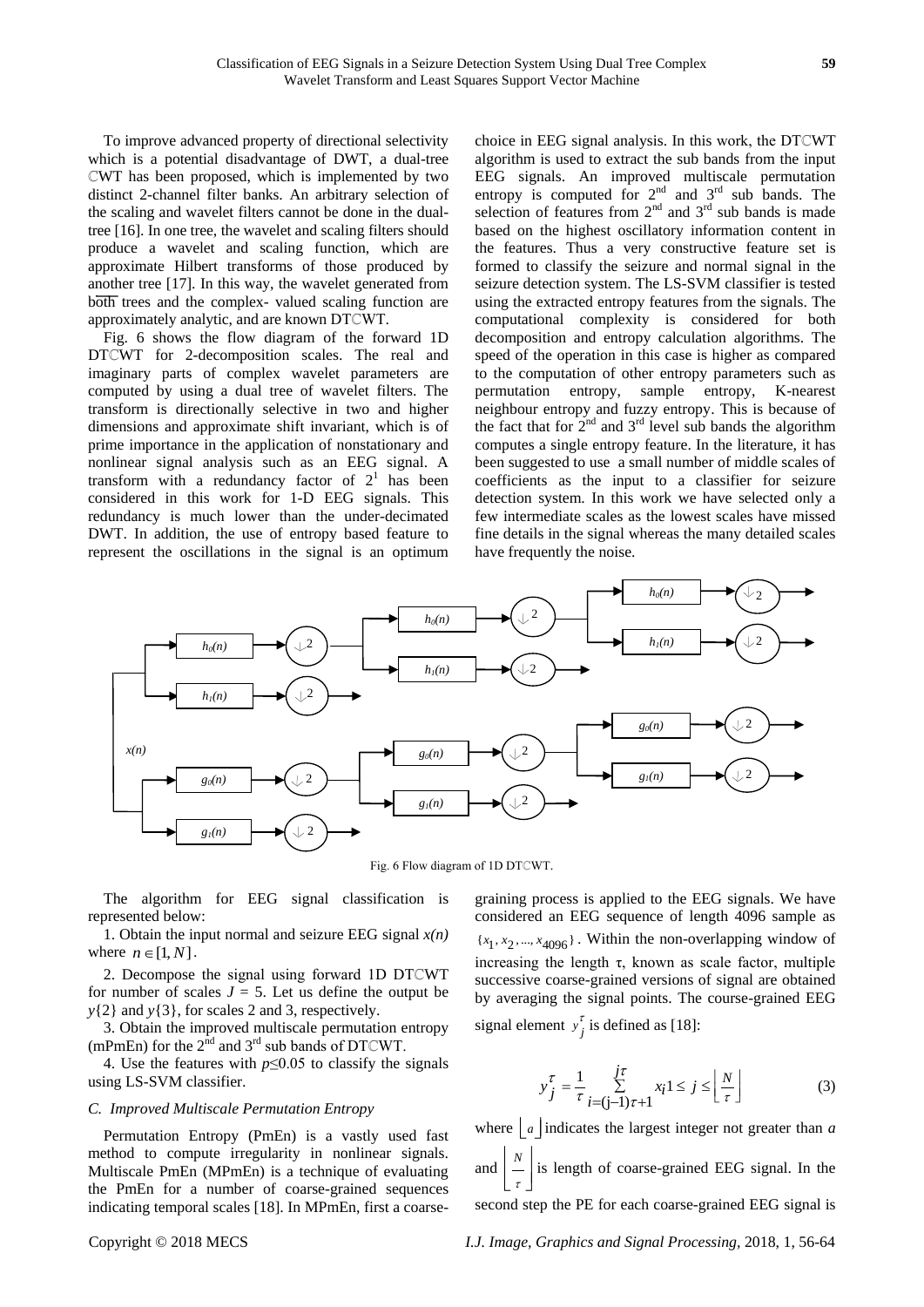calculated so that the achieved values can be plotted as a function of the scale factor  $\tau$  [18].

The conventional MPmEn has disadvantage of being non symmetric which results in unstable measure of entropy. Hence, to obtain more reliable and stable results, the use of improved MPmEn is suggested to decrease the variability of entropy measures over long temporal scales [18]. Based on Costa's algorithm [19], the coarsegraining of MPmEn is defined in which the first step includes coarse-graining process to reduce the time series length. This is achieved because a sub-sampling like process is needed to inspect the deeper temporal scales. This results in an inaccurate estimation of entropy when the EEG signal samples of short period i.e. 500 samples. To solve the issue of short signals, an improved MPmEn (IMPmEn) is used which eliminates the effect of aliasing. The IMPmEn is calculated in two steps as explained below:

1. The first steps generates 
$$
\tau_{-1}^{-1}
$$

$$
z_i^{\tau} = \{y_{i,1}^{(\tau)}, y_{i,2}^{(\tau)}, ...\}
$$
 where 
$$
y_{i,j}^{(\tau)} = \frac{\sum_{j=0}^{\tau-1} x_{f+i+\tau(j-1)}}{\tau}
$$
. In

**IMPmEn, τ different EEG signal series**  $z_i^{(\tau)} |$  (i = 1, ...,  $\tau$ ) are considered.

2. PE of each of  $z_i^{(\tau)} | (i = 1, ..., \tau)$  is separately computed for defined scale factor τ and embedding dimension *d.*  The average PE is then computed as:

$$
IMPmEn = \frac{1}{\tau} \sum_{i=1}^{\tau} PE(z_i^{(\tau)})
$$
\n(4)

*d* decides the number of accessible states *d!*.

#### III. CLASSIFICATION

The efficacy of the entropy parameters extracted from the sub bands of DTℂWT to separate the seizure and normal EEG signals is tested by using a LS-SVM. The Support Vector Machine (SVM) is a capable classifier in the field of nonlinear classification of biomedical signals.

#### *A. Least Squares-Support vector Machine (LS-SVM)*

The SVM was evolved from the use of the kernel trick linear margin classifiers in which the classification error is minimized and the margin is maximized by deciding a optimal separating hyperplane to recognize dissimilar classes of data points. A quadratic programming problem concerning inequality constraints are represented as LS-SVM. The LS-SVM as a reformulation of SVM was proposed in [12]. The LS-SVM which considers only equality constraints, for two-class problem, the following decision function can be considered:

$$
f(x) = sign[w^T g(x) + b]
$$
 (5)

where  $w$  is the  $d$ -dimensional weight vector and  $b$  is a bias, and to map *x* into *d*-dimensional space a function is used known as  $g(x)$ . In order to obtain *w* and *b*, the optimization problem can be formulated as:

$$
\min_{\omega, b, \xi} J(\omega, \xi) = -\omega^T \omega + C \sum_{i=1}^N \xi_i
$$
 (6)

Subject to

$$
\begin{cases} T & \text{if } i \in \{0, \phi(x_i) + b\} \text{ and } j = 1, \dots, N \\ \xi_i^2, \, i = 1, \dots, N & \text{(7)} \end{cases}
$$

The variables  $\xi$ <sub>i</sub> are required in order to allow misclassification due to overlapping distributions. The positive real constant *C* is a tuning parameter.

The LS-SVM classifier is formulated from equation as:

$$
\min_{\omega, b, e} J(\omega, e) = -\omega^T \omega + \gamma \frac{1}{2} \sum_{i=1}^N e_i^2
$$
 (8)

subject to the equality constraints

$$
y_i[\omega^T \varphi(x_i) + b] = 1 - e_i, i = 1, ..., N.
$$
 (9)

This equation considers equality instead of inequality constraints and takes into account a squared error with regularization term like the regression. The  ${x_i, y_i}_{i=1}$ *N*  $\{x_i, y_i\}_{i=1}$  are *N* training pairs of input-output vectors, where  $y_i = 1$  or 0 if  $x_i$  is considered to be in class 1 or class 2, respectively, and  $e = (e_1, e_2, ..., e_N)^T$ . The Lagrangian multipliers  $\alpha_i$  for equation is defined as:

$$
L(\omega, b, e; \alpha) = J(\omega, b, e) - \sum_{i=1}^{N} \alpha_i \{y_i [\omega \frac{T}{g(x_i)} + b] - 1 + e_i\} (10)
$$

where  $\alpha$ <sub>*i*</sub> are Lagrange multipliers and  $(a_1, a_2, ..., a_N)^T$  $\alpha = (\alpha_1, \alpha_2, ..., \alpha_N)$ . After solving equation the LS-SVM classifier is derived as:

$$
f(x) = sign[\sum_{i=1}^{N} \alpha_i y_i K(x, x_i) + b]
$$
 (11)

where  $K(x, x_i)$  is a kernel function. We have explored the capability of LS-SVM for following three kernels [12]:

Copyright © 2018 MECS *I.J. Image, Graphics and Signal Processing,* 2018, 1, 56-64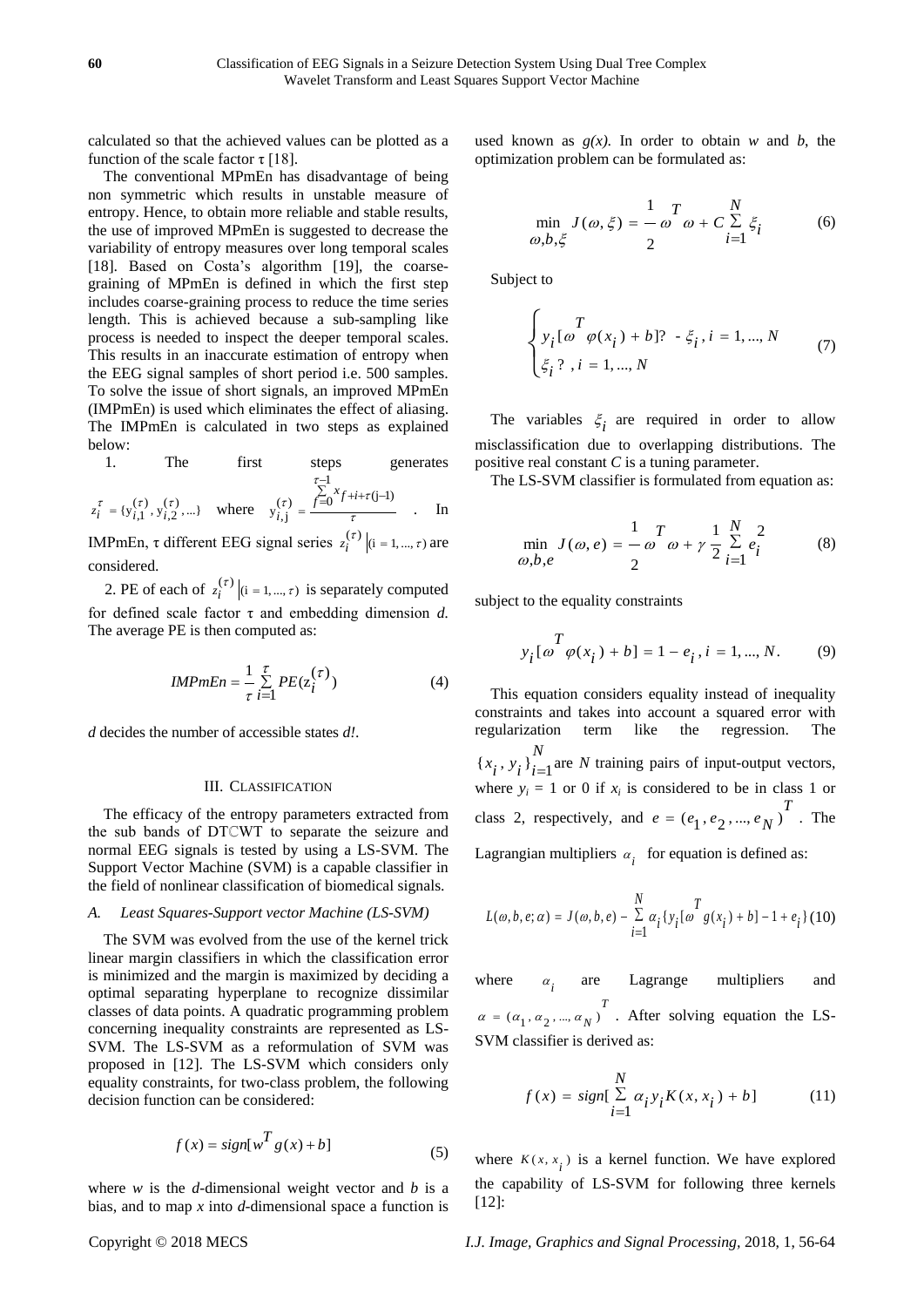- 1) *Linear kernel*:  $K(x, x_i) = x_i^T x_i$
- 2) *Polynomial kernel of degree d:*   $K(x, x_i) = (1 + x_i^T x / c)^d$

3) *RBF kernel*: 
$$
K(x, x_i) = \exp\{-\left\|x - x_i\right\|_2^2 / \sigma^2\}
$$

The MATLAB LS-SVM classifier toolbox codes are available: http://www.esat.kuleuven.ac.be/sista/lssvmlab/.

#### *B. Classifier Performance Parameters*

The performance of the LS-SVM classifier is evaluated using three parameters, namely sensitivity (SEN), specificity (SPC) and classification accuracy (CAC) defined as [20]:

$$
SEN(\%) = \frac{NP}{TNP} \times 100\tag{12}
$$

where *NP* represents the number of correctly detected positive patterns and *TNP* represents the total number of actual positive patterns.

$$
SPC(\%) = \frac{NN}{TNN} \times 100\tag{13}
$$

where NN represents the number of correctly negative patterns and TNN the total number of actual negative patterns.

$$
CAC(\%) = \frac{NC}{TNP} \times 100\tag{14}
$$

where NCC represents the number of correctly detected patterns and TNP represents the total number of patterns.

#### IV. EXPERIMENT SIMULATION AND RESULT ANALYSIS

In this work, the computational time of the algorithms to decompose the EEG signal and extract IMPmEn has been considered as the main evaluation parameter. The computational time focuses on improving the ITR of the system by employing the computationally fast and lightweight algorithm suitable for the hardware implementation of the seizure detection system. The feature set for 4,096 samples of the normal and seizure EEG signals was considered with average computation time of 4.63 seconds. The algorithm was tested using MATLAB 9.0.1 tool on Intel® Core TM i5-7200 U CPU @ 2.5 GHz with 8 GB RAM. The computation time was computed for the entire 4,096 samples for ImPmEn entropy features. To verify the efficacy of classifier, both the data sets were divided into 500, 1000, 2000, and 4096 samples and decomposed using 3 different levels of DTCWT. Fig. 7 a) and b) show the level 2 and level 3 decomposition using DTℂWT of normal and seizure

signals respectively. For each sub band ImPmEn is computed to generate a feature vector space of 2×50×4096 entropy features. In order to check the usefulness of the extracted features in the classification process, features with  $p \le 0.05$  are selected.



Seizure EEG signal.

Table 1 shows sample values of entropy features for normal and seizure EEG signals.

| Signal type    | Normal | Seizure |  |
|----------------|--------|---------|--|
| Sub band level |        |         |  |
| D1             | 0.6926 | 0.6929  |  |
| D2             | 0.6931 | 0.6937  |  |
| D <sub>3</sub> | 0.6931 | 0.6935  |  |
| D <sub>4</sub> | 0.6952 | 0.6935  |  |
| D5             | 0.6981 | 0.7231  |  |
| D <sub>6</sub> | 0.6983 | 0.7235  |  |
| A1             | 0.6324 | 0.6351  |  |

Table 1. Sample IMPmEn for normal and seizure signals

The entropy feature (IMPmEn) of  $2<sup>nd</sup>$  and  $3<sup>rd</sup>$  level of sub bands obtained from DTCWT of EEG signals were used as input features to the LS-SVM classifier with three kernel functions namely linear, polynomial, and RBF kernel. The purpose of selecting three kernels is to decide the optimal selection of classifier for the proposed application. The classifier performance of the LS-SVM classifier is computed using sensitivity, specificity, and accuracy. The highest classification accuracy among the obtained classification outputs for normal and seizure EEG signals by the proposed method is 99.87% for third level of sub band of DTℂWT with RBF wavelet kernel function of LS-SVM. Fig. 8 represents the classification plot of the entropy features of the second level DTℂWT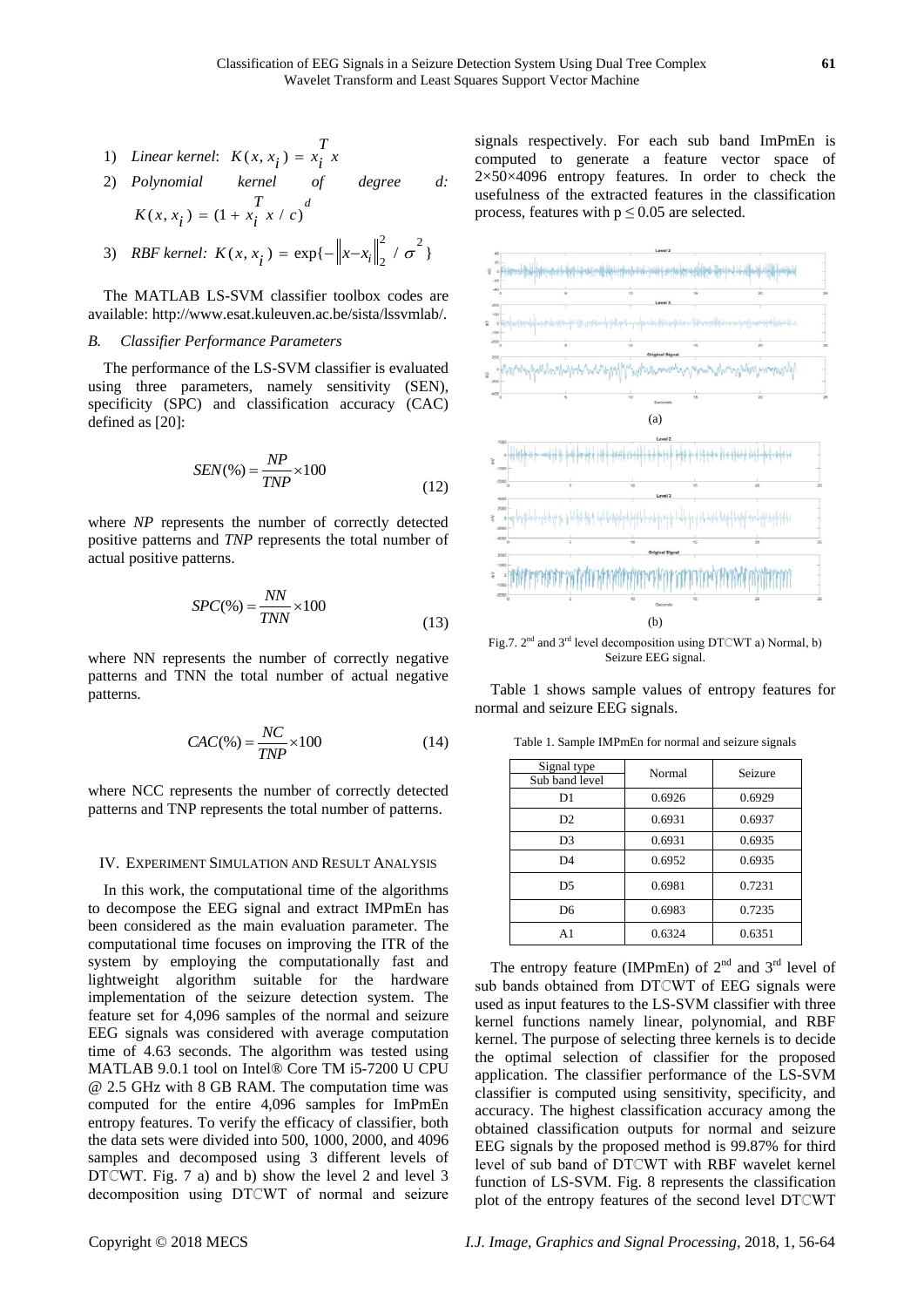of EEG signals used for testing the LS-SVM classifier with RBF function. From the figure it can be verified that the utilization of LS-SVM classifier presents ideal categorization of seizure and normal signals.



Fig.8. Classification of seizure and normal EEG signal groups for the LS-SVM classifier with RBF kernel (\* and  $\Box$  indicate the two classes for testing set)

The performance of classifier is shown with promising result when the sensitivity increases quickly and the specificity barely raises at all until sensitivity grows to be high. The area under Receiver Operating Characteristics (ROC) curve (AUC), shown in Fig. 9. In case RBF kernel the AUC is 99.861 which gives a measure of overall performance of the classifier. The higher value of ROC area indicates higher classification accuracy for certain range of values of thresholds. From the ROC curve it is clear that the for RBF is the most suited amongst all used kernel functions for EEG signal classification.



Fig.9. Receiver Operating Classifier (ROC) for RBF kernel of LS-SVM for IMPmEn features

Table 2 shows comparison of classification accuracies for five random experiments for  $2<sup>nd</sup>$  and  $3<sup>rd</sup>$  level sub bands of DTCWT and results of the other author's work reported in [17]. This method is apt for real-time applications due to automated and computationally less complex technique. The usage of fast and efficient algorithm to extract features and classify EEG signals is well suited for real-time implementation.

Table 2. Classification accuracies five random experiments using RBF kernel of LS-SVM compared to other work

| Author                        | Method used                                              | Accuracy<br>$(\%)$ | Sensitivity<br>(% ) | Specificity<br>(% ) |
|-------------------------------|----------------------------------------------------------|--------------------|---------------------|---------------------|
| Peker<br>and Sen<br>[17]      | Real and<br>complex valued<br>features and<br><b>ANN</b> | 97.01              | 98.00               | 97.00               |
| Peker<br>and Sen<br>$[17]$    | DT                                                       | 97.79              | 97.04               | 98.01               |
| Guo et<br>al. [17]            | DWT-Line<br><b>Length Features</b><br>(LLF)              | 97.77              | 98.61               | 94.60               |
| al. [17]                      | Kumar et Fuzzy ApEn and<br><b>SVM</b>                    | 98.15              | 98.61               | 98.60               |
| Xie and<br>Krishnan<br>$[17]$ | Wavelet<br>variances and K<br>nearest<br>neighbors       | 100                | <b>NA</b>           | <b>NA</b>           |
| Ocak et<br>al. [17]           | WT and ApEn                                              | 96.00              | <b>NA</b>           | <b>NA</b>           |
|                               | This work (IMPmEn $+$ LS-<br>SVM RBF kernel)             | 99.87              | 97.30               | 98.41               |

The DTCWT, IMPmEn, and the LS-SVM classifier steps could be practically implemented on existing hardware/embedded platforms.

## V. CONCLUSION

This study proposes a EEG based seizure detection system, an automated option for epileptic seizure detection. The method presented is using DTℂWT of EEG signals and extraction of entropy features for classification into seizure and normal class. An improved multiscale permutation entropy results in promising feature space which improves the classifier's performance. The major parts of the study are as follows: - The combined use of DTℂWT and IMPmEn results in an effective method which shows improved result on classification accuracy of EEG signal data. It can be concluded that with classification accuracy of 99.87%, it may be possible to build an efficient hardware for seizure detection system for real time application. The study investigates the computational complexity of the proposed algorithm to improve current ITR of the system. The use of different levels of complex-valued wavelet transformation on varied size of signal samples is an important findings in terms of efficacy in real time implementation. The proposed features improve the time required for obtaining the experimental results due to the variability included in computing the entropy measure. To find efficacy of the method implemented is tested using the datasets of four different sizes. In future, we intend to extend our study using this method on continuous recording of EEG data.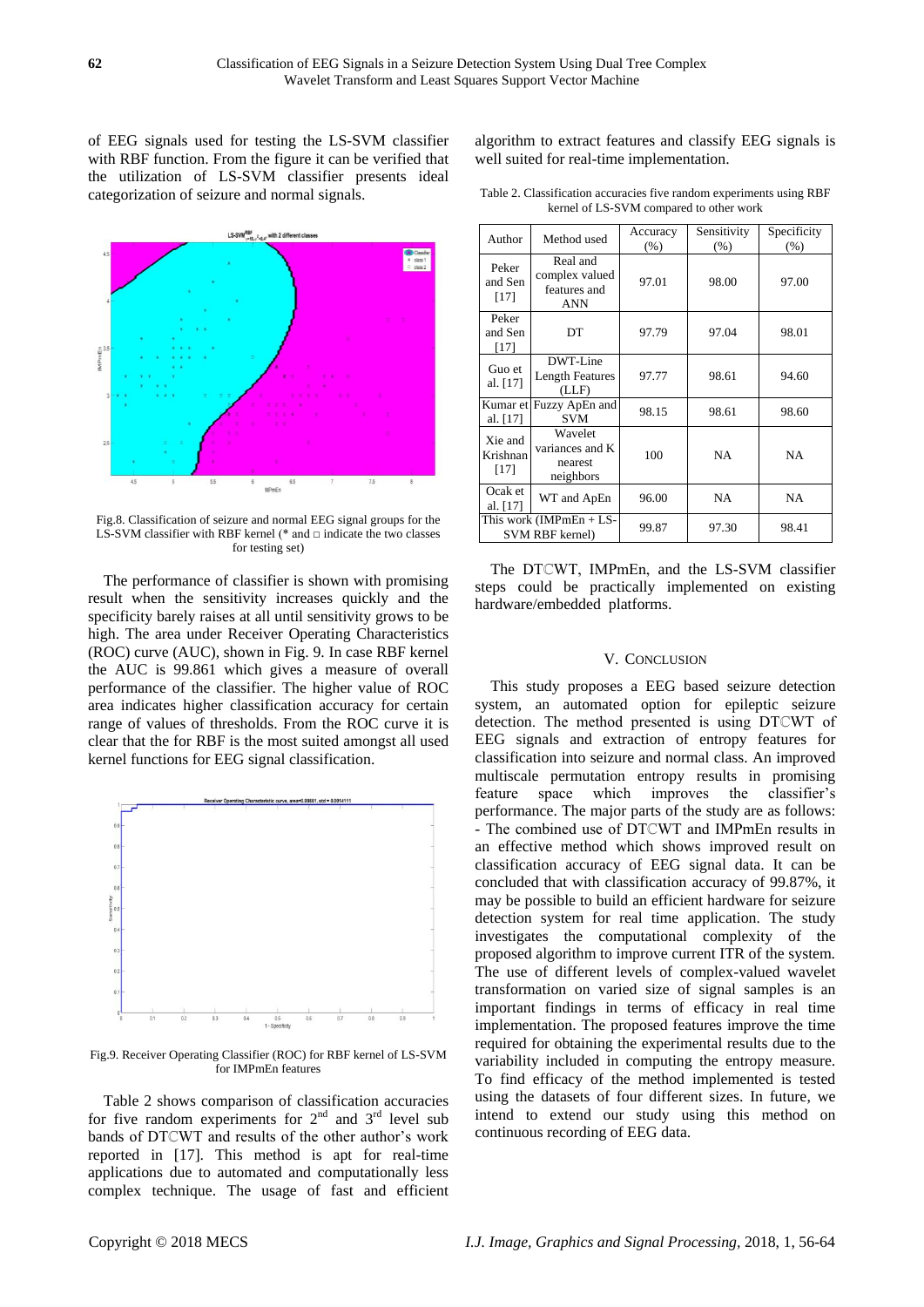### ACKNOWLEDGMENT

The authors sincerely thank Dr. M. D. Mohire, D.M., neurologist, Mohire's neurology research center, Kolhapur, India for the important suggestions on brain structure and EEG signals for the research. We also thank the authorities at K. L. E. Society's Dr. Prabhakar Kore Hospital and Medical Research Center, Belagavi, India for providing real time EEG signal database for the conducted experiments.

#### **REFERENCES**

- [1] Gooch, Clifton L., Etienne Pracht, and Amy R. Borenstein, "The Burden of Neurological Disease in the United States: A Summary Report and Call to Action", Annals of Neurology, 2017.
- [2] S. A. Hosseini, M-R. Akbarzadeh-T, M-B. Naghibi-Sistani, "Qualitative and Quantitative Evaluation of EEG Signals in Epileptic Seizure Recognition", International Journal of Intelligent Systems and Applications (IJISA), vol.5,no.6,pp.41-46,2013.DOI: 10.5815/ijisa.2013.06.05
- [3] Vaughan, T. M. , Heetderks, W. J. , Trejo, L. J. , Rymer, W.Z., Weinrich, M., Moore, M.M., Kubler, A., Dobkin, B. H., Birbaumer, N., Donchin, E., Wolpaw, E. W. and Wolpaw, J. R., "Brain-computer interface technology: a review the second international meeting", in IEEE Transactions on Neural Systems and Rehabilitation Engineering, Vol.11, no. 2, pp. 94-109, 2003.
- [4] Al-Fahoum, Amjed S., and Ausilah A. Al-Fraihat. "Methods of EEG signal features extraction using linear analysis in frequency and time-frequency domains", ISRN neuroscience, pp. 1-7, 2014.
- [5] Faust, Oliver, et al., "Wavelet-based EEG processing for computer-aided seizure detection and epilepsy diagnosis", Seizure 26, 2015, pp. 56-64.
- [6] Tzallas, Alexandros T., Markos G. Tsipouras, and Dimitrios I. Fotiadis, "Epileptic seizure detection in EEGs using time–frequency analysis", IEEE transactions on information technology in biomedicine 13.5, 2009, pp. 703-710.
- [7] Kumar, Yatindra, M. L. Dewal, and R. S. Anand., "Epileptic seizures detection in EEG using DWT-based ApEn and artificial neural network", *Signal, Image and Video Processing*, 2014, pp.1-12.
- [8] Torse, Dattaprasad A., Veena Desai, and Rajashri Khanai, "Application of Intrinsic Mode Function Based Features and Artificial Neural Network for the Classification of Normal and Epileptic EEG Signals", International Journal of Engineering vol.10 no.1, 2017.
- [9] Goshvarpour, Ateke, Hossein Ebrahimnezhad, and Atefeh Goshvarpour. "Classification of epileptic EEG signals using time-delay neural networks and probabilistic neural networks", International Journal of Information Engineering and Electronic Business vol.5 no.1 (2013), pp. 59-67.
- [10] Wang, Deng, Duoqian Miao, and Chen Xie, "Best basisbased wavelet packet entropy feature extraction and hierarchical EEG classification for epileptic detection", *Expert Systems with Applications* 38.11, 2011, pp. 14314-14320.
- [11] Selesnick, Ivan W., Richard G. Baraniuk, and Nick C. Kingsbury, "The dual-tree complex wavelet transform", *IEEE signal processing magazine* 22.6, 2005, pp.123-151.
- [12] Suykens, Johan AK, Tony Van Gestel, and Jos De Brabanter. *Least squares support vector machines*. World Scientific, 2002.
- [13] Singla, Rajesh, and B. A. Haseena, "Comparison of ssvep signal classification techniques using svm and ann models for bci applications", International Journal of Information and Electronics Engineering 4.1, 2014, pp 1-6.
- [14] Torse, Dattaprasad A., and Veena V. Desai. "Design of adaptive EEG preprocessing algorithm for neurofeedback system", Communication and Signal Processing (ICCSP), 2016 International Conference on. IEEE, pp. 0392-0395, 2016.
- [15] Wang, Shuihua, et al., "Dual-tree complex wavelet transform and twin support vector machine for pathological brain detection", *Applied Sciences* 6.6, 169, 2016, pp. 1-18.
- [16] Chen, Guangyi, "Automatic EEG seizure detection using dual-tree complex wavelet-Fourier features", *Expert Systems with Applications* 41.5, 2014, pp. 2391-2394.
- [17] Peker, Musa, Baha Sen, and Dursun Delen, "A novel method for automated diagnosis of epilepsy using complex-valued classifiers", *IEEE journal of biomedical and health informatics* 20.1, 2016, pp. 108-118.
- [18] Azami, Hamed, and Javier Escudero, "Improved multiscale permutation entropy for biomedical signal analysis: Interpretation and application to electroencephalogram recordings", *Biomedical Signal Processing and Control* 23, 2016, pp. 28-41.
- [19] Costa, Madalena, Ary L. Goldberger, and C-K. Peng. "Multiscale entropy analysis of complex physiologic time series", *Physical review letters* 89.6, 2002, pp. 068-102.
- [20] Joshi, Varun, Ram Bilas Pachori, and Antony Vijesh, "Classification of ictal and seizure-free EEG signals using fractional linear prediction", *Biomedical Signal Processing and Control* 9, 2014, pp. 1-5.

#### **Authors' Profiles**



**Dattaprasad Torse** is currently pursuing his PhD from the Visvesvaraya Technological University, Belagavi, India in the field of biomedical (EEG) signal analysis for seizure detection/classification applications. He received his master of engineering from Amravati University in Digital Electronics. He has published over

10 research papers on EEG signal analysis in journal and conferences. He is currently Assistant Professor in the Department of Electronics and Communication Engineering, KLS Gogte Institute of Technology, Belagavi, Karnataka, India. Mr. Torse is a member of IEEE.



**Veena Desai** received her PhD in cryptography and network security from the Visvesvaraya Technological University, Belagavi, India. Her research interests include cryptography, machine learning applications to security and signal analysis. She is currently is Professor in the Department of

Electronics and Communication Engineering, KLS Gogte Institute of Technology, Belagavi, Karnataka, India. She has published over 30 academic papers. Dr. Veena is a member of IEEE.